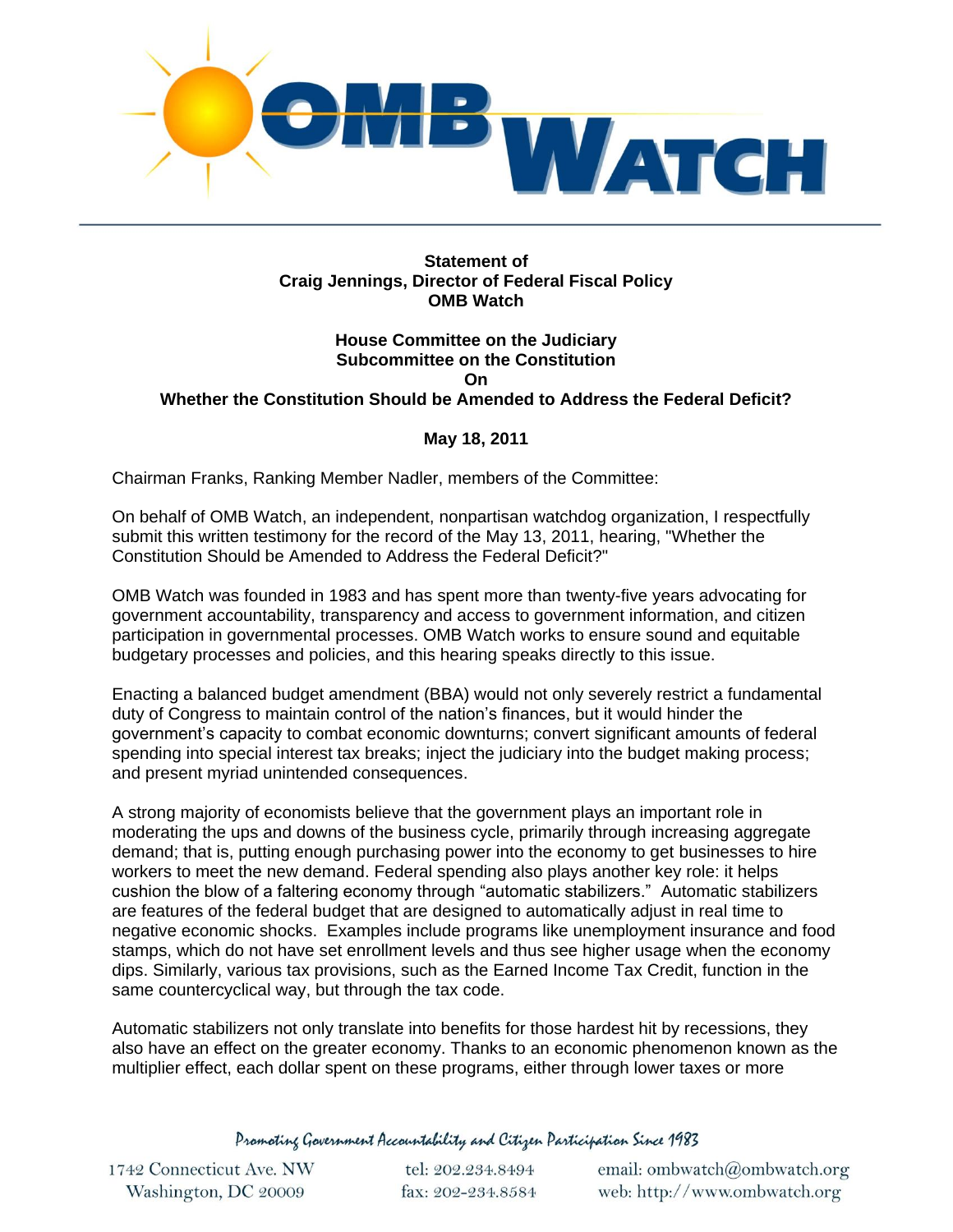benefits, rebounds throughout the nation's economy, greatly increasing the dollar's impact. One study found that the automatic stabilizers in the tax code "offset perhaps as much as eight percent of initial shocks to GDP [Gross Domestic Product]."<sup>1</sup>

However, this spending, which Congress does not specifically offset, automatically increases the deficit. While automatic stabilizers adjust as the economy starts faltering, it would be difficult for legislators to act as fast if a balanced budget amendment required lower spending or higher taxes to offset the stabilizers. More importantly, though, offsetting the cost of the automatic stabilizers defeats their whole purpose: they pump money into the economy just when it needs it. By raising taxes or cutting spending, the government would be giving out money with one hand while taking it back with the other, reducing the stabilizers' effectiveness.

Many of the BBAs currently before Congress come with other provisions that would hamper the federal government's operations. The most drastic of the proposals is House Joint Resolution 1, which, in addition to requiring a balanced budget every year, would also set a limit on spending levels, cap the debt ceiling, and require a super-majority vote for increasing revenues. None of these provisions are necessary for balancing the budget, but they would make it difficult for the government to react to changing fiscal situations. In short, a BBA would trade fiscal responsibility for a one-size-fits-all approach to a constantly changing economy.

A BBA with super-majority approval required to increase federal outlays would also encourage lawmakers to build more deductions and special-interest loopholes into an already complex tax code. With new spending requiring super-majorities under a BBA, Congress would likely turn to tax expenditures, as such reductions in revenue would require only simple majority votes for passage. However, spending through tax breaks is significantly harder to track than direct outlays and would hamper spending transparency and accountability.

The BBA proposals under consideration are silent in many critical aspects, raising a host of questions about enforcement and other issues as simple as defining what constitutes a "balanced" budget. A BBA would have to rely on estimates and economic forecasts to set revenue and spending limits, yet none of the proposed amendments stipulate a referee that determines if a budget is in balance. Politicians could take advantage of this and create several versions of estimates, each suiting their own political agenda. Regardless, even the current budget referee, the Congressional Budget Office (CBO), is consistently off by hundreds of billions of dollars in its projections, calling into question whether a proposed budget is "balanced."

BBAs face other practical problems, as well. First, it is difficult to predict revenue and outlays accurately for the coming fiscal year, again thanks to budget items like automatic stabilizers that rise and fall with economic fortunes. Looking at the federal budget estimates from 1983 to 2005, the Tax Policy Center noted that "the average absolute error in the five-year revenue projection of the Congressional Budget Office (CBO) caused by changes in the economic and technical assumptions was 1.6 percent of GDP,"<sup>2</sup> which would be \$235 billion at the 2010 level of GDP. With errors of this magnitude (about equal to the combined

 <sup>1</sup> "The Significance of Federal Taxes as Automatic Stabilizers," Alan J. Auerbach, April, 2000, [http://www.econ.berkeley.edu/~auerbach/ftp/jpe.pdf.](http://www.econ.berkeley.edu/~auerbach/ftp/jpe.pdf)

 $2$  "Taxes and the Budget: How accurate are short-run and long-run budget scenarios?," Tax Policy Center, [http://www.taxpolicycenter.org/briefing-book/background/taxes-budget/accuracy.cfm.](http://www.taxpolicycenter.org/briefing-book/background/taxes-budget/accuracy.cfm)